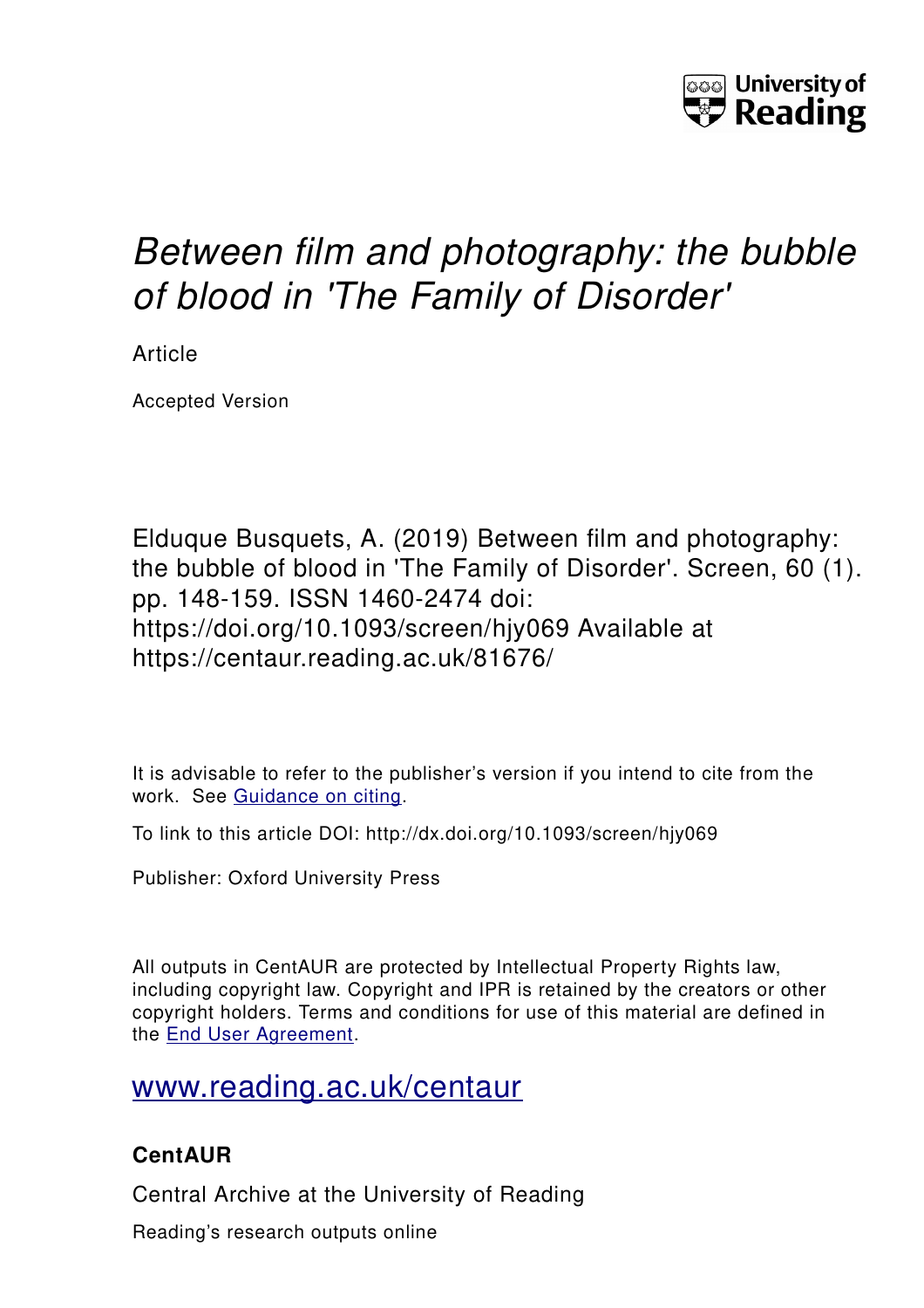#### **Between Film and Photography: The Bubble of Blood in** *The Family of Disorder***<sup>1</sup>**

Founded in 1970, within the context of the military dictatorship, the film company Belair was one of the most radical experiments in the history of Brazilian cinema. Headed by filmmakers Rogério Sganzerla and Júlio Bressane and the actor Helena Ignez, Belair attempted to cultivate a cinema in the spirit of Tropicalism, even though its participants were not officially attached to this movement. Indeed, while Sganzerla refused to be pigeonholed as a tropicalist, he nevertheless admitted to some affinities with its aesthetic project. <sup>2</sup> Overall, the works produced by Belair were attuned to Tropicália through their parodies of genre filmmaking, a carnivalesque celebration of the body, and a profound investment in subversive politics. This challenging exploration of film language quite often implies an approximation to the interaction between cinema and other arts, particularly popular genres such as vaudeville theatre and carnival songs. In this article I intend to explore the convergence of intermedial exploration and political discourse in *A família do barulho*/*The Family of Disorder* (Júlio Bressane, 1970), one of the most important films produced by Belair. By focusing on three shots placed at the end of the film, I will analyse how an exploration of the borders between photography and cinema was used to denounce the ideological and physical repression of the human body by the military dictatorship.

There is no agreement about Belair's exact life span. In a 1990 interview, Sganzerla reported that the company existed from March to September. However, I subscribe to the thesis of film critic Jairo Ferreira, who claims that Belair lasted from January to March. This is consistent with an undated document on *The Family of Disorder* by Júlio Bressane which states that the film was shot and edited in February. 3 In that three-month period, the Rio de Janeiro-based company produced six films: Sganzerla's *Copacabana mon amour*/*Copacabana, My Love*, *Sem essa, Aranha*/*No Way, Spider* and *Carnaval na*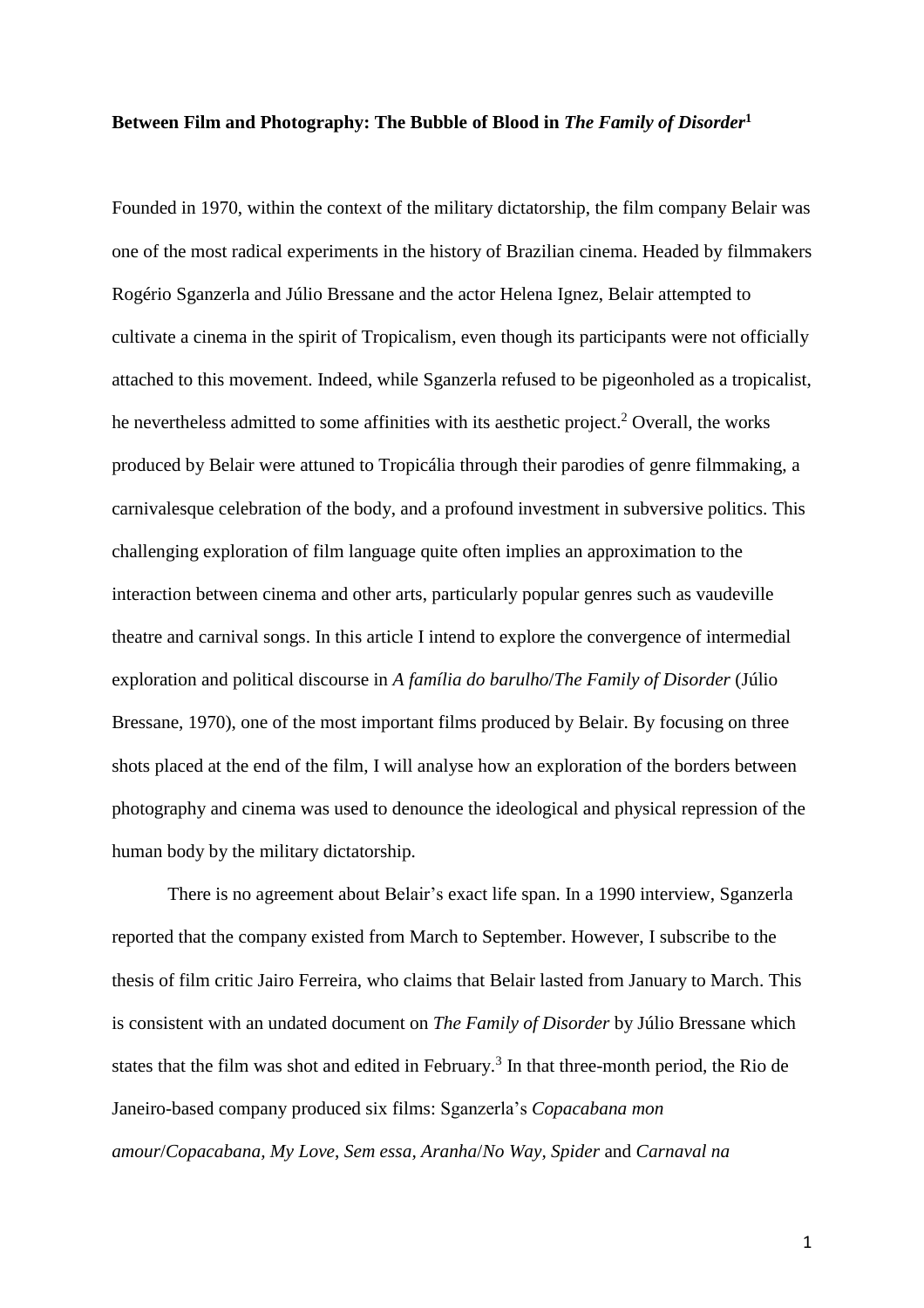*lama*/*Carnival in the Mud*, and Bressane's *The Family of Disorder*, *Cuidado, madame*/*Lady Beware* and *Barão Olavo, O Horrível*/*Baron Olavo, The Horrible*. Bressane adds here the lost making-of film *A miss e o dinossauro*/*The Beauty Queen and the Dinosaur*, directed together with Sganzerla.<sup>4</sup> The film exhibitor Severiano Ribeiro, who had contributed to the expansion of the Brazilian film industry some decades before, donated a significant sum of money to the enterprise,<sup>5</sup> but production was organised in a family-style scheme, where some regular performers (Helena Ignez, Guaracy Rodrigues) were at the same time part of the crew. This radical departure from standard industrial structures allowed Sganzerla and Bressane to further develop the narrative and formal experiments of their previous features, most notably Sganzerla's *O bandido da luz vermelha*/*The Red Light Bandit* (1968) and *A mulher de todos*/*The Woman of Everyone* (1969), and Bressane's *Cara a cara*/*Face to Face* (1967), *O anjo nasceu*/*The Angel is Born* (1969) and *Matou a família e foi ao cinema*/*Killed the Family and Went to the Movies* (1969). The films also gave Ignez (whose early career had comprised naturalist roles within the Cinema Novo movement) the chance to continue exploring the Brechtian, playful approach to performance that she had first attempted in Sganzerla's earlier features. 6

The running time of the various Belair films fluctuates between an hour and an hour and a half, and their loose narrative structures are often blurred by carnivalesque performances, or dissolved by narrative breaks. However, they share and foreground particular topics, such as violence within the bourgeois family, and between bosses and employees. 7 In *Lady Beware* a rebellious maid (Maria Gladys) kills her female employers in what is a political act; in *Copacabana, My Love* the siblings Sônia Silk (Helena Ignez) and Vidimar (Otoniel Serra) choke his exploitative boss Dr. Grilo (Paul Villaça); *No Way, Spider* depicts the decadent world of the visionary banker, politician and showman Aranha (Jorge Loredo), who is also executed towards the end of the film; *Baron Olavo, The Horrible* is a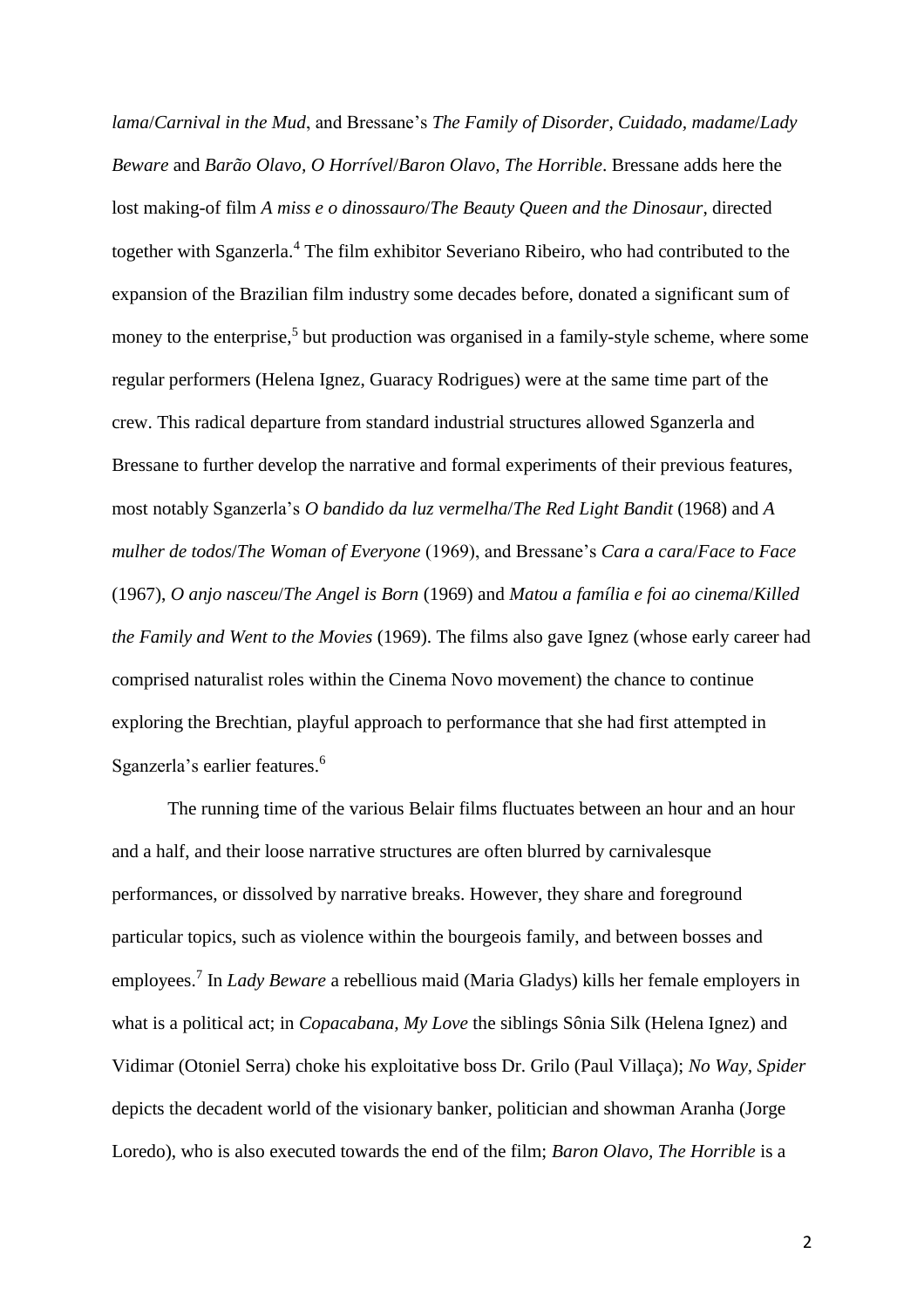parodical horror movie about an old aristocrat (Rodolfo Arena) who is a necrophiliac, defiling the bodies of dead women, and *The Family of Disorder* shows the power struggles within a dysfunctional family. Finally, the only print of *Carnival in the Mud* was lost after a screening at the Jeu de Paume in 1992, and few traces of it remain today.<sup>8</sup> Overall, Belair films showed class differences and the contradictions of the bourgeois family through a sarcastic, cynical lens, and this subversive approach to conservative institutions may have been the reason for the sudden interruption of the enterprise. Indeed, while some of the films were still unfinished, Bressane was told that the military regime had become suspicious about their work, so the team moved into exile in London and their collective project came to an end.

*The Family of Disorder* was shot over four days in February 1970 and edited that same month. Starring Helena Ignez, Guaracy Rodrigues (Guará) and Kléber Santos, as well as Maria Gladys and the old *chanchada*<sup>9</sup> star Grande Otelo, it portrays the quarrels within a family made up of two men (Santos and Guará) and a woman (Ignez). The traditional notion of family is challenged from the outset, because the bonds between them are kept vague<sup>10</sup> and the plot is not clear at all: the characters argue, dance, have sex and eat, but the only significant narrative moment is when they hire a concubine, which causes the tensions between them to rise. This subversion of the traditional family structure irritated the Brazilian censors, and in 1975 the film was banned. According to one of them, it was a 'stupid portrait of a family, where degeneration attains inconceivable levels in disconnected scenes. Obvious immoral insinuations, rude language and some absolutely unnecessary swearwords, homosexuality, lesbianism and other similar idiocies have led me to decide that it should not be released'.<sup>11</sup> According to the historical record, there had been some prior screenings (for example, in 1972 the poet Torquato Neto announced a showing in Rio de Janeiro<sup>12</sup>), but the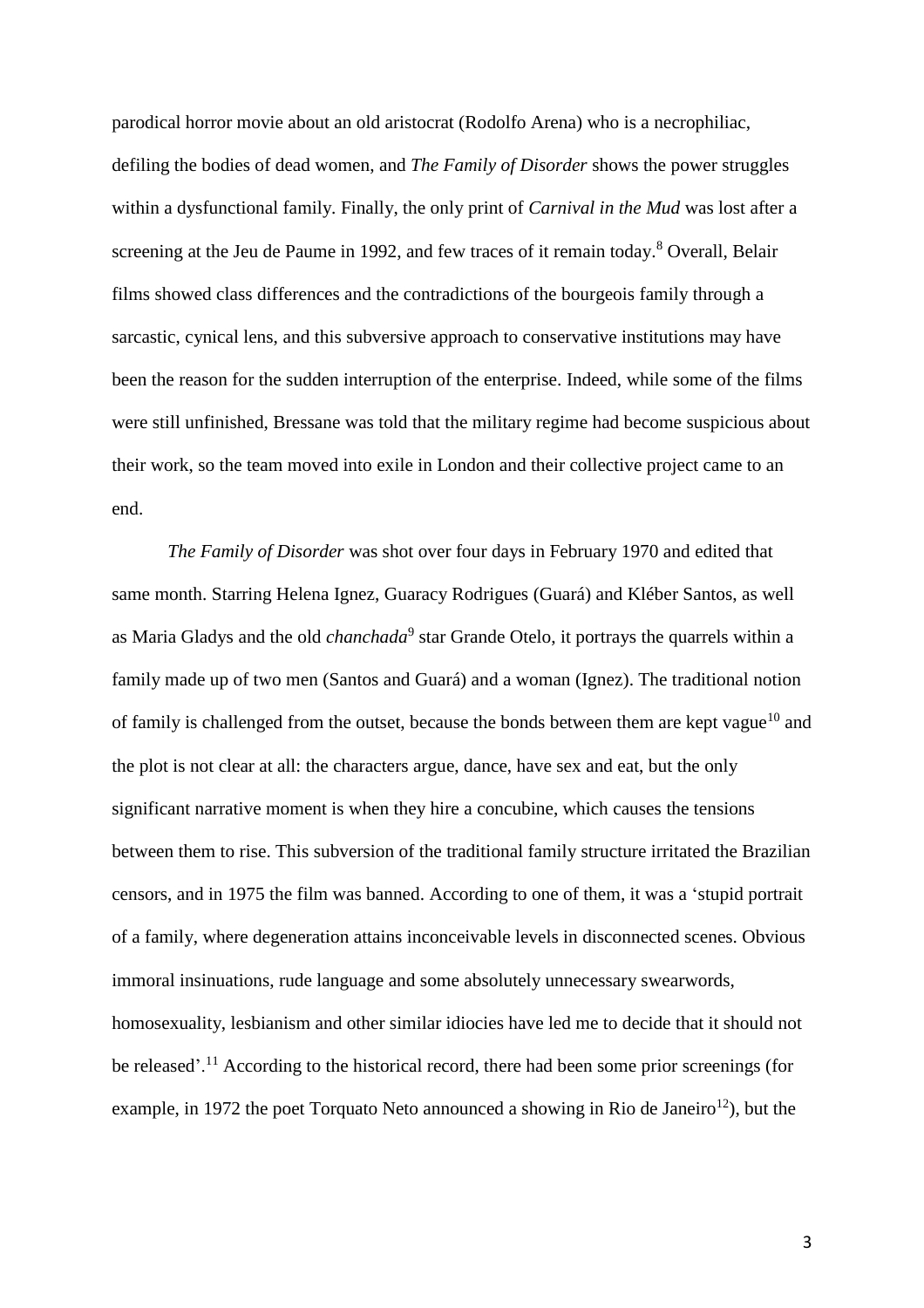film was not officially released for public audiences until 1979, when it was screened at the Brasilia Film Festival together with *Baron Olavo, The Horrible*. 13

In *The Family of Disorder* different takes of the same dramatic situation are strewn throughout the film without any apparent narrative justification. Towards the end of the film, this series of rather autonomous images is interrupted to show three striking shots, each one lasting between sixty and ninety seconds (Pictures 1-2-3). In each of them a different character faces the camera, looking at the lens or somewhere beyond it, with an expression of suffering before an unknown, invisible danger. The first image is a medium close-up of Kléber Santos, his eyes fixed on something we cannot see and his body completely paralysed, except for some blinking and some swallowing with difficulty; beneath his left eye a dark stain resembles a black, static tear. The second is a medium close-up of Guará, who looks straight at the camera, until he seems to succumb to something, covers his face with his hands and starts to cry. The last one is a close-up of Helena Ignez, who is staring at the lens in a defiant manner, until she vomits up some bloody saliva and closes her eyes. The characters are speechless, but in the second and third shots the silence is replaced by the 'Finale' of Heitor Villa-Lobos' symphonic suite *A floresta do Amazonas*, performed in 1959 by the Symphony of the Air & Chorus and soprano Bidu Sayão.

#### **Pictures 1-2-3**

In terms of both their composition and their soundtrack, these three images seem disconnected from the preceding scenes and the shots that follow. Immediately before them we see Guará having his hair combed by Santos and having a silent conversation with Ignez; Guará preparing a dark liquid; the trunk of a palm tree accompanied by some country music; Ignez sitting on a windowsill accompanied by an Arabic melody, and Ignez walking away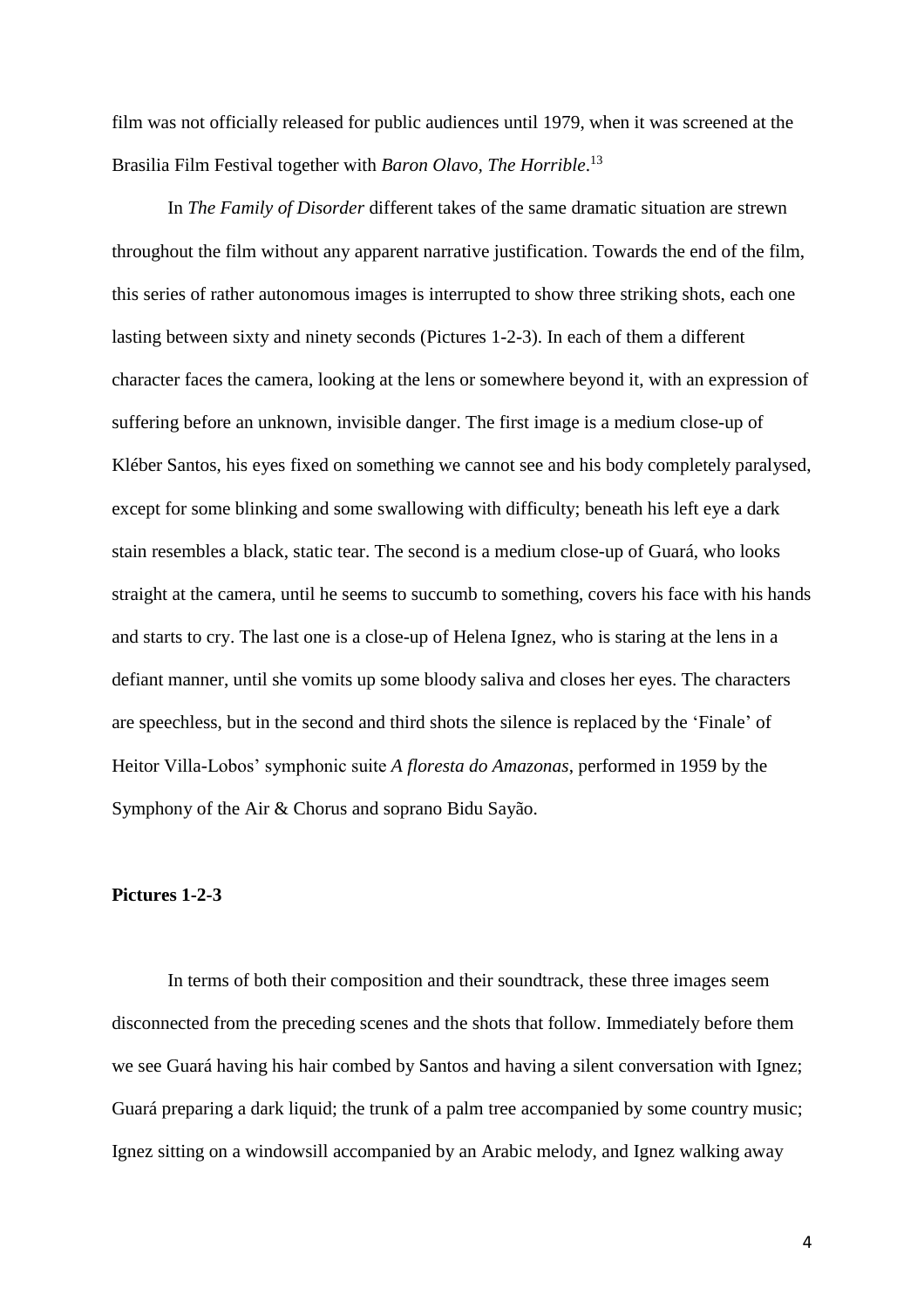from Guará on the beach, while he desperately follows her. Directly following these three static images, we return to this scene on the beach, though Guará has stopped following Ignez and is now waving goodbye with his hat. Then we see Ignez walking past a flower pot, happily, accompanied by some upbeat music, and finally there is a clapperboard shot of a dining room scene, supplemented by the sound of a toilet flushing. The film ends here. While some connections could be made between these images and the frontal shots of Santos, Guará and Ignez, there is no obvious link and this series remains somehow isolated. However, what is at stake here is not the disconnection with previous or later images, but the fact that, while most of the shots in *The Family of Disorder* are rather autonomous, these three clearly share similar composition and content. Their structure as a series thus gives them a conclusive, transcendent status that most of the images in the film do not possess. The shots that follow these static shots seem to be an irreverent twist to undermine their relevance, a common strategy in certain Brazilian films of that time,<sup>14</sup> but nevertheless their singularity and their place within the film as a whole turn them into aesthetic keystones to help us interpret *The Family of Disorder*.

By posing motionless in front of the camera, Santos, Guará and Ignez seem ready to be photographed. Photography is an important element in *The Family of Disorder*, while it is not used in any other work in the whole Belair production. At certain moments throughout the film, a series of photographs that legitimise social institutions (such as the army and the family) interrupt the loose development of the plot (Pictures 4-5-6). In these images characters from different ages pose in front of the camera in a formal, structured manner, one that establishes a strong contrast with the carnivalesque domestic scenes in the rest of the film.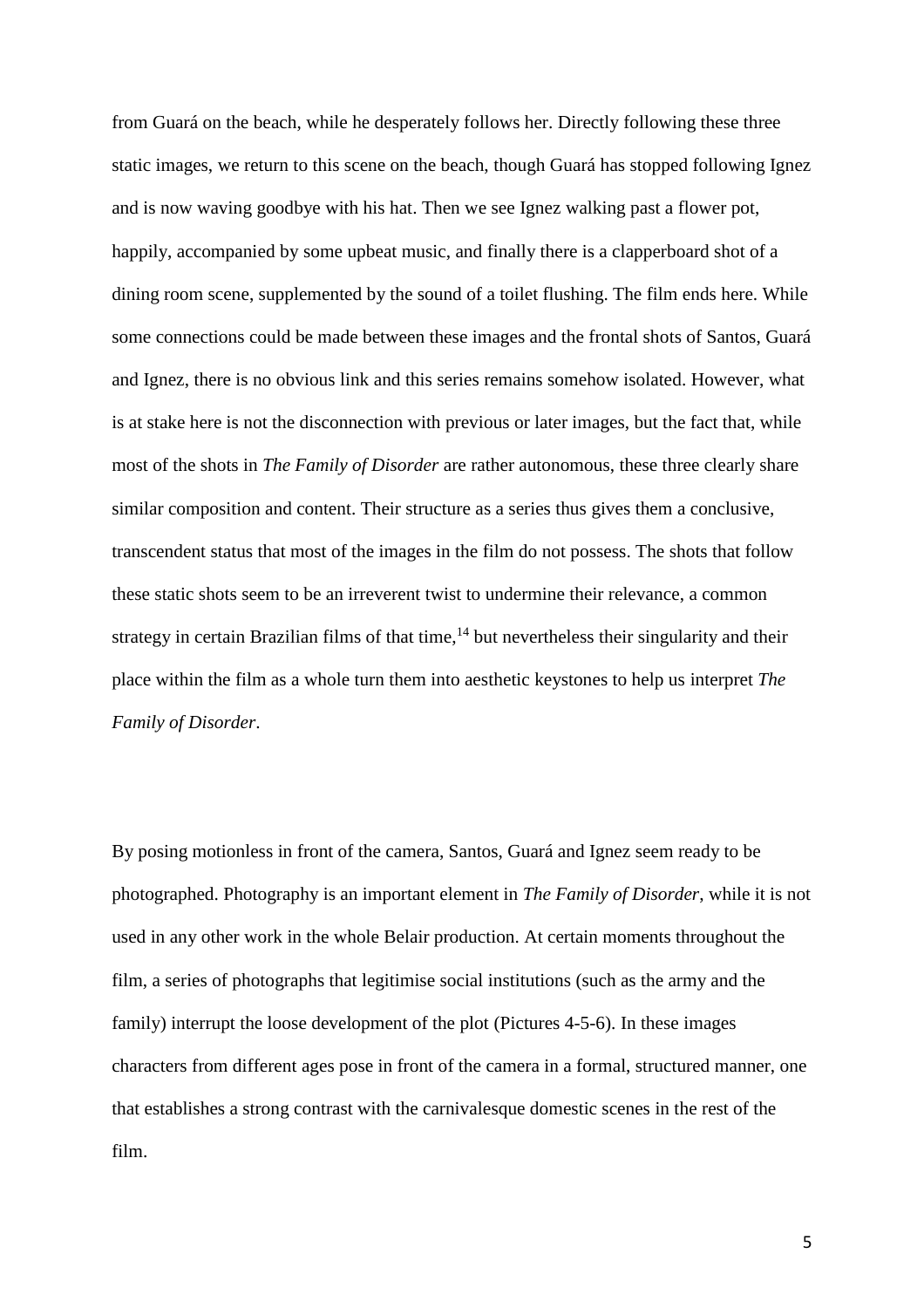#### **Pictures 4-5-6**

However, the first image of the film shows Santos, Ignez and Guará posing in front of the camera, as still and formal as the people in those official photographs. The image appears again some minutes later, after some shots from a car and home movies of children, a maid and old people playing cards, which were filmed by Bressane when he was a teenager. <sup>15</sup> The three characters in this image are so static that only a few details reveal to us that they are being filmed and are not in a still. According to Estevão de Pinho Garcia, this composition is reminiscent of both the portraits of traditional families and the early-twentieth-century *filmes de cavação* ('digging films'), where landowners, politicians and industrialists flaunted their status, sometimes by posing motionless with their relatives, as if they were waiting to be photographed. <sup>16</sup> Considering the expansive, loutish, almost animal-like behaviour of the family during the rest of the film, here it seems as if they were being forced to imitate those old, official photographs, in order to domesticate their bestial dysfunctionalities by means of a particular visual organisation.

#### **Picture 7**

The parody of official photographs that this image entails is reminiscent of the cover of the album *Tropicália ou Panis et Circensis* (1968), photographed by Olivier Perroy and designed by Rubens Gerchman, which was a response to The Beatles' *Sgt. Pepper's Lonely Hearts Club Band*. <sup>17</sup> Like Perroy's photo, Bressane's image mocks the framing and arrangement of traditional family photos with kitsch clothing and some unexpected postures, such as Ignez with her legs wide opened. In addition, the old photographs and the reference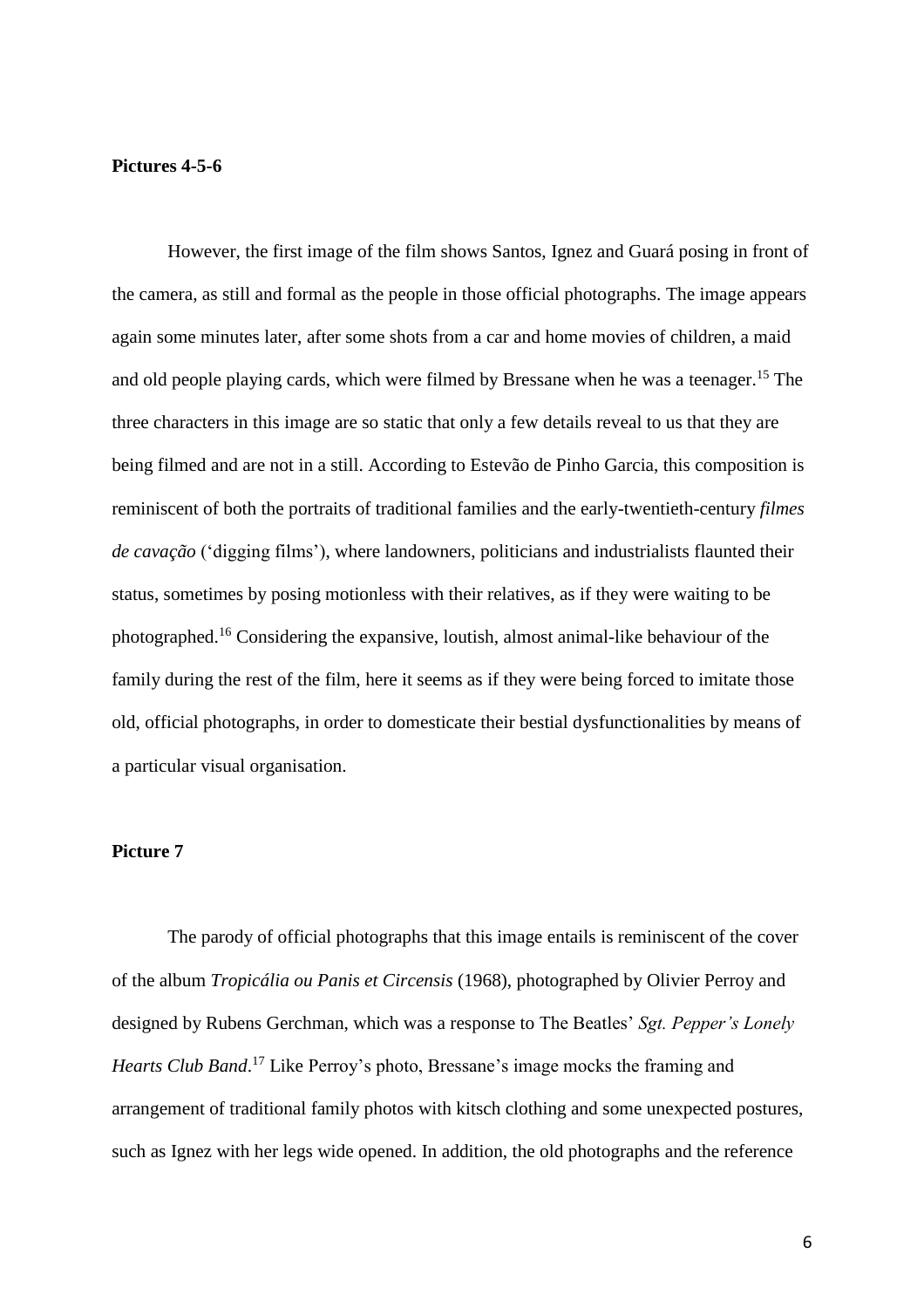to *filmes de cavação* accord with Bressane's acknowledgement of having taken his inspiration from early cinema. In a typescript entitled 'Cinema do Barulho: Família Inocente', Bressane wrote that

*Família do barulho* is my 'Little Shop of Horrors', though the dream-ship has no port, it's Edison, Heiss, Sennet and Griffith and his two-minute reels. It's the cycle of Recife<sup>18</sup> and very much *Fragmentos da vida*<sup>19</sup>… a forgotten tradition. Many times an archaeological work is better than an invention, and often resurrection is more important than creation...<sup>20</sup>

In the same vein as Bressane, Ignez has referred to a silent masterpiece, Dreyer's *La Passion de Jeanne d'Arc*/*The Passion of Joan of Arc* (1928), to explain her performance at the end of *The Family of Disorder*. <sup>21</sup> Indeed, early and silent cinema are major inspirations for the film, its home movies and non-narrative performances being reminiscent of everyday situations and vaudeville routines filmed at the turn of the century. In a similar way to early cinema, works by Bressane approach film as an impure, mixed art, an idea he has highlighted many times both in his films (which often establish a dialogue with Brazilian music or literature) and in his written essays. Indeed, when commenting on his 1989 adaptation of Father Vieira's *Sermões*, he stated:

I 'think' cinema, and I wish to inscribe myself in a tradition of artists that 'think' their creative outputs as extremely sensitive intellectual organisms placed at the border of all arts, sciences and life. […] To circulate from poetry to music, from painting to literature, from cinema to everything else: this is the movement of contradictions.<sup>22</sup>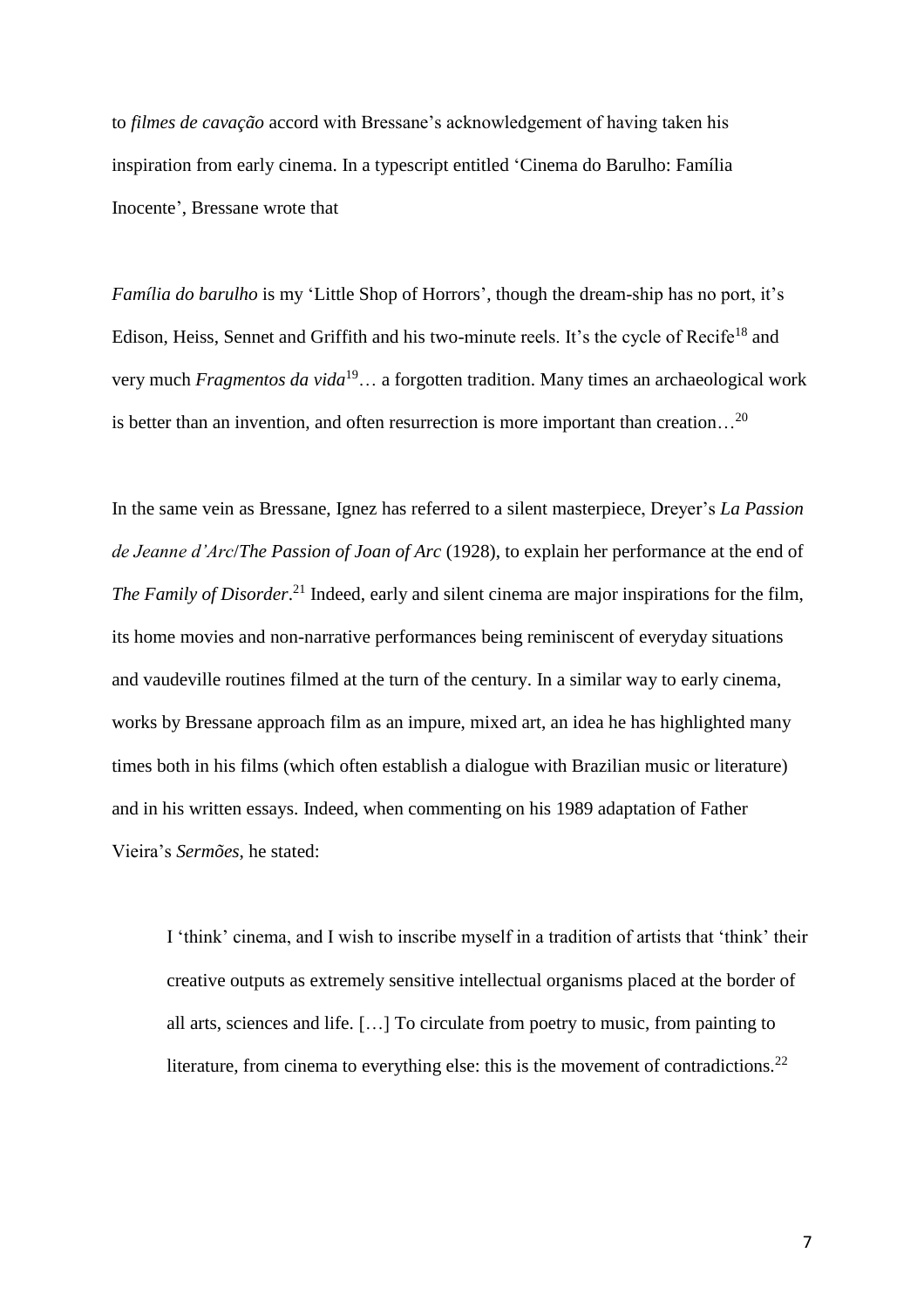In her study of the relation between cinema, human body and the other arts, Brigitte Peucker quotes from early film theory to claim that the possibility of reproducing movement created not only great anticipation, but also an uncanny feeling associated with death. Following Georg Lukács, who considered movement to be the essence of cinema, she says that 'cinematic representations of the human body were adjudged to be unmetaphysical and soulless, to constitute one-dimensional creatures whose life is one of pure surface'.<sup>23</sup> On the other hand, Peucker stresses cinema's mixed, impure status, describing it as 'a latecomer' that is 'placed precariously between the sister arts of literature and painting especially'.<sup>24</sup> Thus throughout her book she explores the filmic materialization of that uneasy, deathly feeling in the interaction between cinema and other arts, and places this interaction within the human body, whose dynamics and transformations reveal the influence of either literature or painting.<sup>25</sup> By providing examples from different periods ranging from German Expressionism to works by Rainer Werner Fassbinder and Peter Greenaway, she shows that this uncanny feeling often emerges through still images and pictorial shots, because the absence of movement within a dynamic context is associated with death.

Raymond Bellour highlights similar ideas when analysing the role of the morgue and the wax museum as *dispositifs* that preceded cinema during the nineteenth century. He notes that both anticipated the movement of cinema from the immobility of death: while the morgue exhibited corpses, the wax museum is closely linked in its origins with the guillotine, because Madame Tussaud crafted death masks for its victims during the French Revolution before moving to London and founding her famous museum. At the end of the century, cinema's reproduction of movement aimed to overcome this mortuary stillness of visual representation, even though this same stillness constituted its raw material: cinema is in fact composed of a series of still frames whose immobility is concealed by movement, and only revealed when the film stops on a specific frame.<sup>26</sup>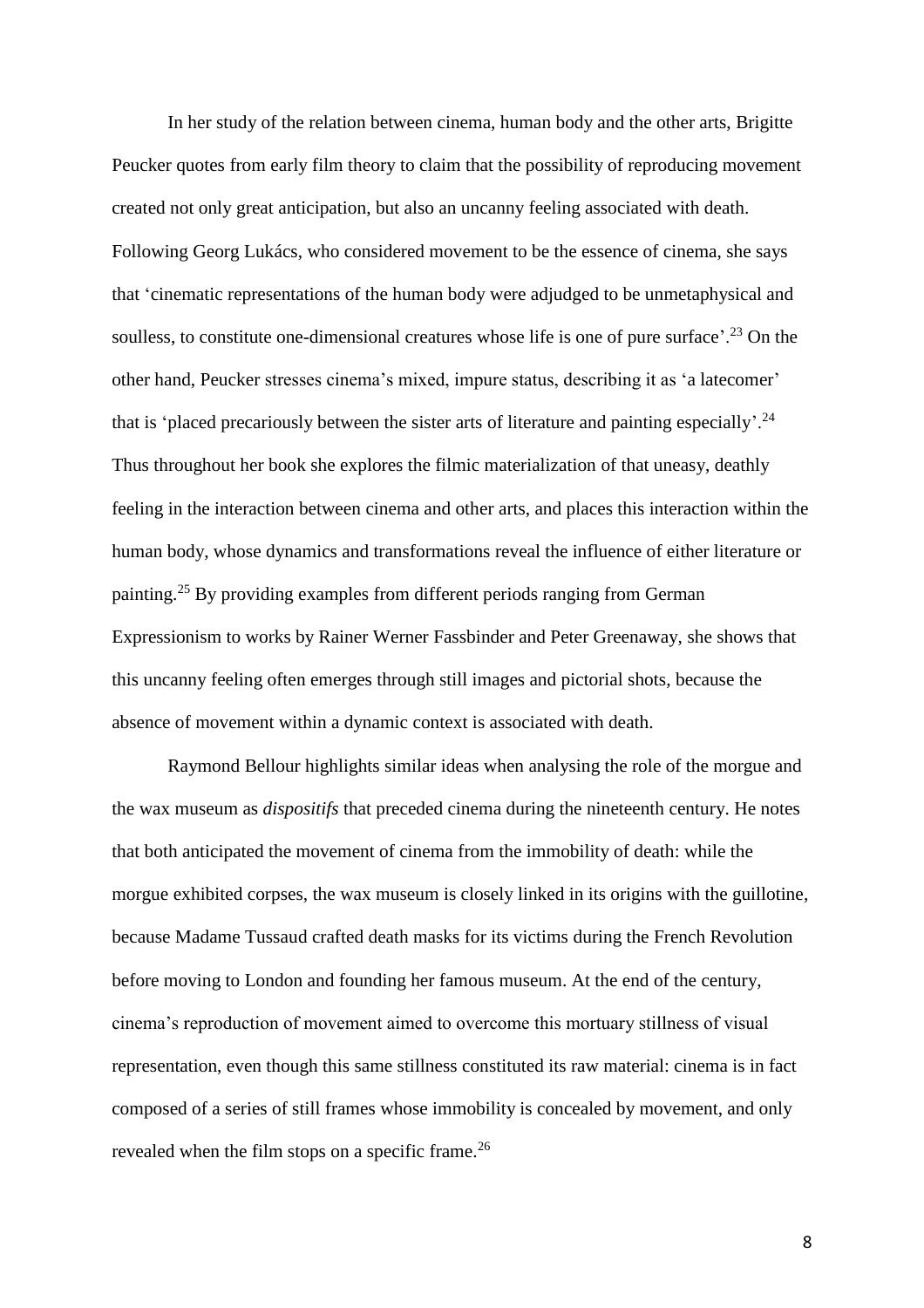The shots of Kléber Santos, Guará and Helena Ignez towards the end of *The Family of Disorder* seem to evoke all these old forms of visual representation. Firstly, they work in the same way as the family portrait of these three characters at the beginning of the film, which was a parody of the *filmes de cavação*: the bodies are forcibly immobilised by a social imperative which attempts to hide or regulate the disorder of the community. Both the family photo and the final shots have an intermedial quality that lies between the stillness of photography and the movement of cinema, constituting a battlefield between two oppositional impulses: a regulation of the body which imposes a visual logic based on stillness, and the freedom of this same body to walk, dance and shout without restrictions. However, there is a crucial difference between them: while the initial family portrait mimicked the distribution of characters in old group photos, the three final images seem inspired by gloomier influences. Their structure, organised into a series of individual shots, as well as their frontal composition and the suffering expressions of the characters, are reminiscent of police mug shots, or even of prisoners preparing to be executed by firing squad. The photographic stillness is therefore not only a protocol or an institutional requirement, it is also an imposed imprisonment which suggests political repression. A later work, Antônio Manuel's short film *Loucura e Cultura*/*Madness and Culture* (1973), would emphasise this idea by placing Rogério Duarte, Lygia Pape, Caetano Veloso and Hélio Oiticica in front of the camera as if in mug shots, while in the soundtrack we hear a 1968 debate about Brazilian culture and the French anthem *La Marseillaise*. 27

Bellour's foundational *dispositifs* are also suggested in this space between photography and cinema. The stillness of Santos, Guará and Ignez before the camera makes them look like exhibited corpses or wax figures, far away from the noisy, funny buffoons they once were. However, they are not completely dead, because the moving image guarantees that a single gesture as insignificant as a blink might still emerge as a proof of life.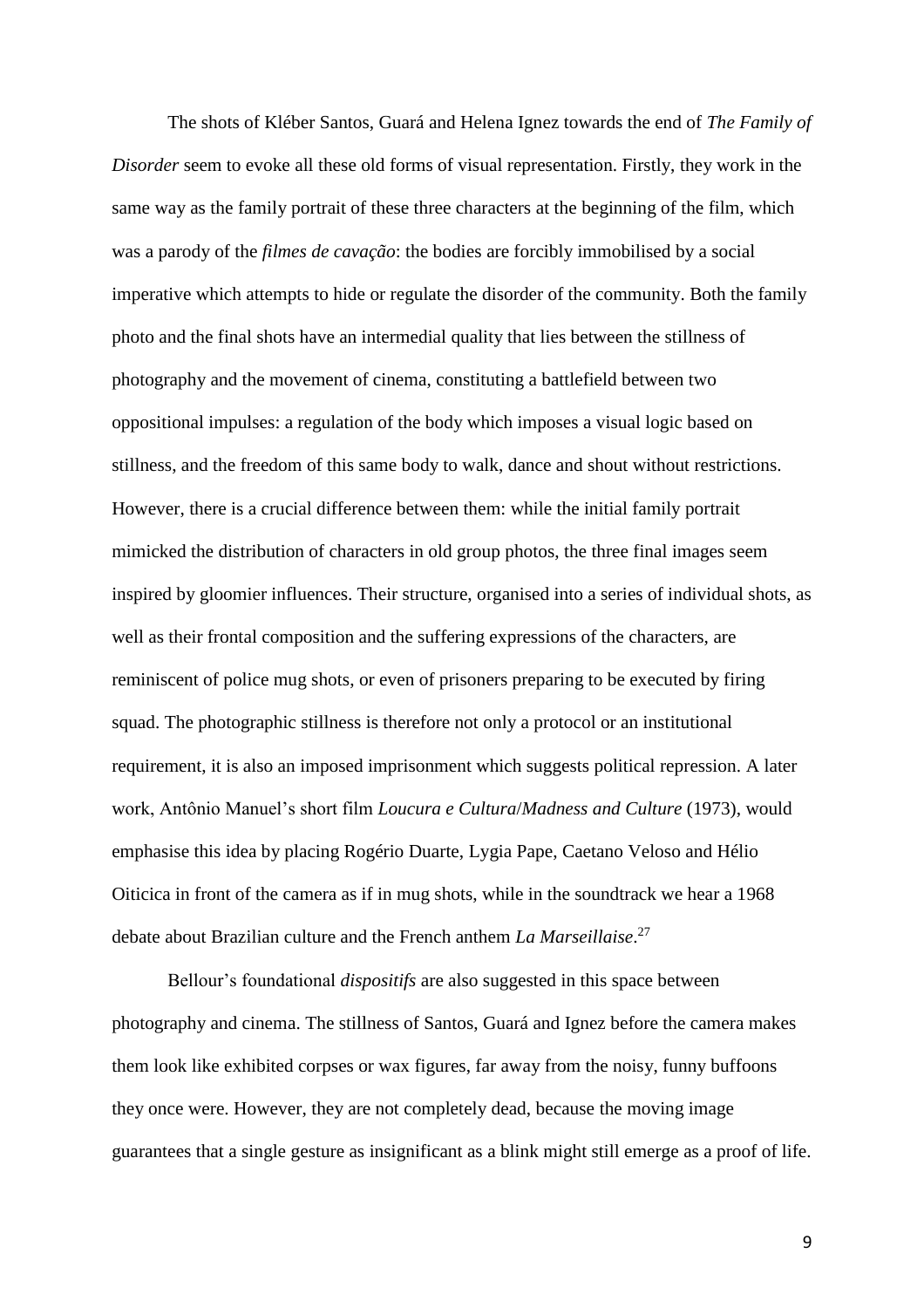This struggle between the stillness of death and the movement of life reminds us of Peucker's comments on the *tableau vivant* in Goethe's *Elective Affinities*: 'tableau vivant plays on two related effects: the arrested motion of freezing—hence death—of the human body on the one hand, and the embodiment or bringing to life of the inanimate image on the other'.<sup>28</sup> Neither dead nor alive, the ghostly condition of the three characters also contributes to the political discourse outlined above: deathly repression is no longer an external menace that hovers over the prisoners, but an infectious agent that has already taken control of their bodies, draining them of their vitality. They are living corpses staring into the camera.

Tropicalist poet Torquato Neto once wrote that in *The Family of Disorder* 'each shot exists on its own and after its incompleteness'.<sup>29</sup> Indeed, the abovementioned intermedial space between photography/repression/death, on the one hand, and cinema/liberation/life, on the other, is the result of the length of these three takes. Time challenges the photographic stillness and at the same time reinforces it, enabling us to travel between photography and cinema and their associated meanings. Moreover, what really stands out here is the actual effect of time on the bodies of Santos, Guará and Ignez, their physical strength, and the audience's in the face of their suffering. While stillness seems to be the incarnation of regulation and death, the intermedial space created between photography and cinema records the efforts of the performer before them, granting those efforts a material consistency that the spectator is also made to endure. Santos' dark tear, Guará's sobbing and Ignez's bloody drool act as particular symptoms of the performers' distress and attest to the defeat of the subversion overall, be it political or aesthetic. Out of the three, the close-up of Helena Ignez vomiting blood and closing her eyes most demands further analysis, because its connection with other Brazilian films of the period also attests to its relevance to the political context.

In her work with Rogério Sganzerla and in the other Belair films, Ignez practiced a wide variety of performance styles, to the extent that in the latter, according to Stephen Berg,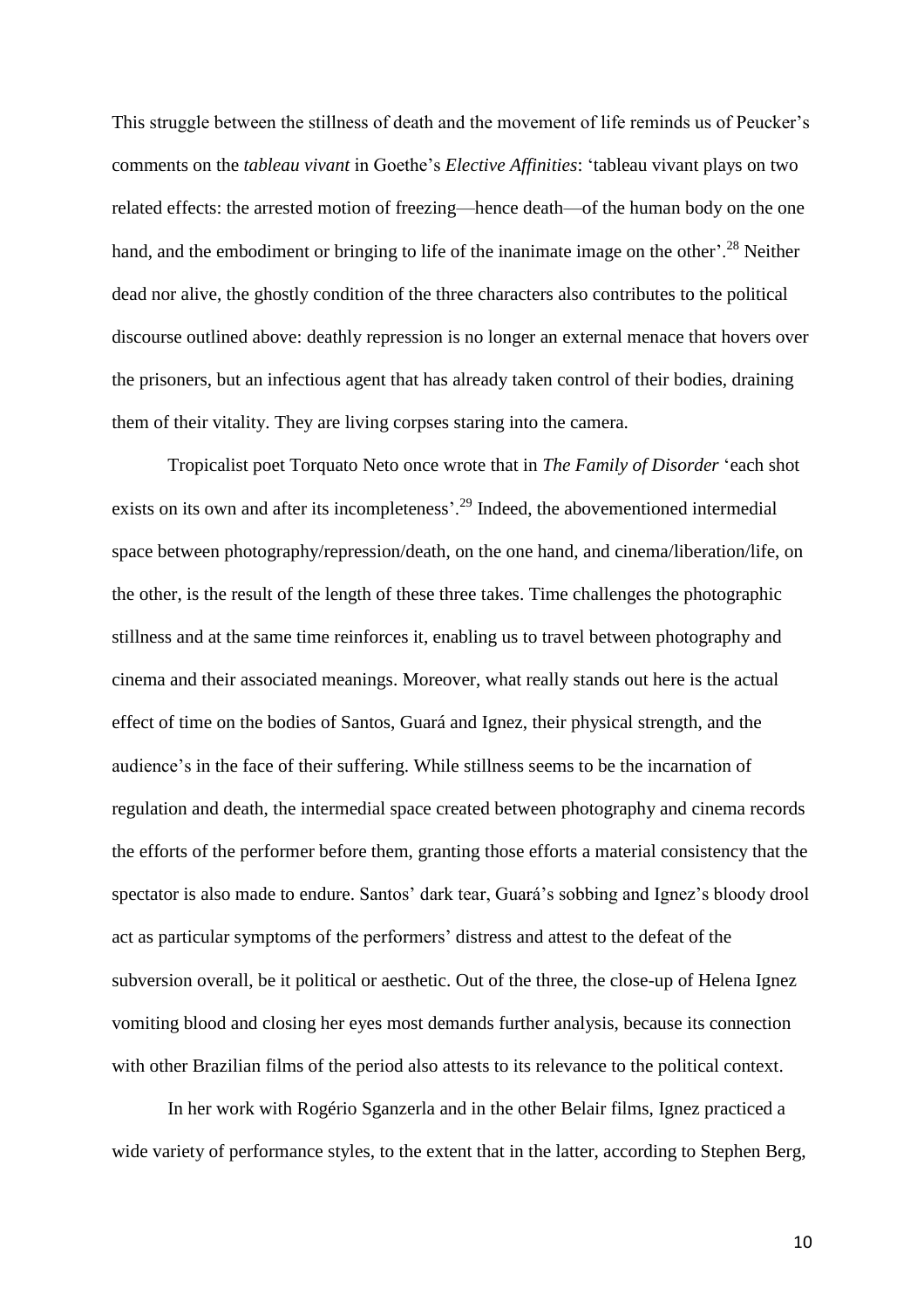'character composition *becomes* movement analysis'.<sup>30</sup> Given the carnivalesque quality of those films, it makes sense to invoke here Mikhail Bakhtin's grotesque body, which is 'a body in the act of becoming. It is never finished, never completed; it is continually built, created, and builds and creates another body'.<sup>31</sup> The main feature of this body is the mouth, which dominates everything else, to the point that 'the other features are only a frame encasing this wide-open bodily abyss'.<sup>32</sup> Indeed, Ignez's mouth in *The Red Light Bandit*, *The Woman of Everyone* and the Belair films is a performance playground, a space for continuous experimentation: she chews gum and kisses, smokes and growls, bites and slides a knife along her tongue. Sometimes this celebratory, bacchic mouth also articulates a crisis: in *No Way, Spider* she makes herself vomit, again and again, and in *Baron Olavo, The Horrible* she hardly speaks, but in certain shots widens her mouth as if she were trying to cry, though the only thing we hear is a strong wind, which seems to cover her despair.

Overall, abject images were a key visual element of Brazilian experimental films at that time, including aggressive ingestion, hysterical weeping, vomiting and bloody saliva.<sup>33</sup> The shot in *The Family of Disorder* is part of this constellation, but develops it somewhat by introducing paralysis to this repertoire of grotesque movements. According to Helena Ignez, 'the shot was of haemoptysis, and I felt like it was cinema's haemoptysis, with all that wheezing'.<sup>34</sup> This statement, which could be understood in terms of the borders between cinema and photography that we have explored above, could also refer to the extreme contrast between this close-up and her performance in the rest of the film, where she sings, yells at the other characters, eats a banana, makes farting sounds and growls like a lion. In a way, the paralysis of her face at the end of *The Family of Disorder* counteracts the vital, experimental, grotesque energy of that film, and her mouth is the perfect place to display it for the last time, before she closes her eyes. This was not her last work for Belair, but it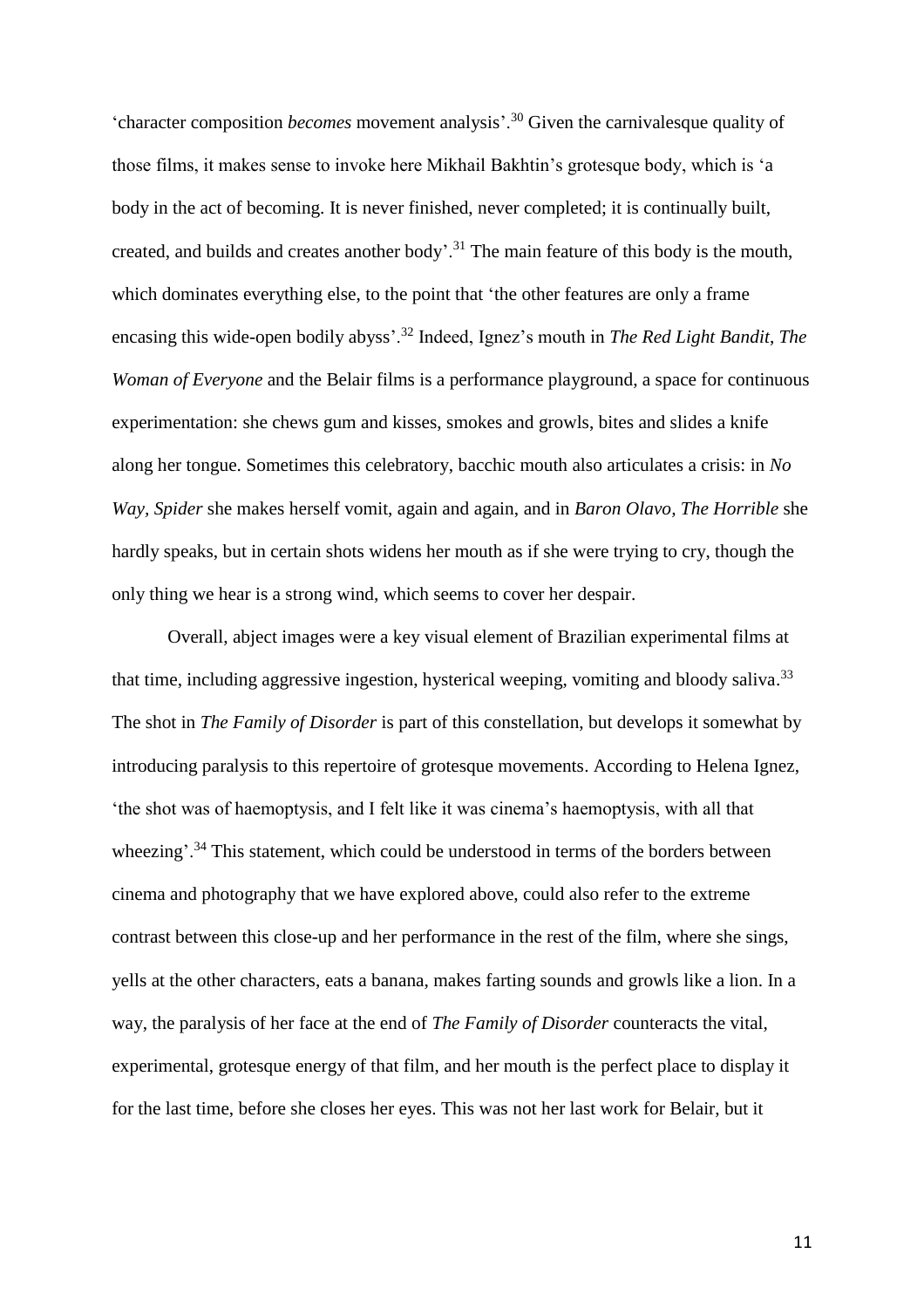makes sense to consider it as a crisis point that brings together that extreme experimentation and, at the same time, the subsequent repression that forced her and her colleagues into exile.

In addition, there seems to be a more overarching meaning embedded in the image, suggesting not only an interpretation related to Ignez's career, but also to Brazilian culture and politics in general. Two contemporary Brazilian films, particularly Gustavo Dahl's *O bravo guerreiro*/*The Brave Warrior* (1968) and Joaquim Pedro de Andrade's *Macunaíma* (1969), also associate the mouth with death in their final images, and both also feature a dichotomy between stillness and movement as a way of mediating this coupling. The former finishes with a still image (though not a freeze frame) of a disenchanted left-wing politician with a gun barrel in his mouth, standing in front of a mirror. In the latter, blood emerges from the depths of a pond where the main character is being devoured by a cannibal goddess, while the soundtrack plays the military anthem 'Desfile aos heróis do Brasil', by Heitor Villa-Lobos. In the first case, the mouth is the place of a whispered suicide. In the second, the blood emerges and expands as if it were inspired by nationalistic music, and it does so as if the pond were a big mouth which had just swallowed the man. In both cases, the closing image refers to the character but also stands for a broader allegory of Brazil. This is particularly obvious in the case of *Macunaíma*, where an anthem about national heroes is played over an image that evokes a Brazilian flag;<sup>35</sup> the film as a whole constitutes what Ismail Xavier calls an 'allegory of underdevelopment', an 'effort towards an encompassing vision, towards a "state of the nation" discourse' which was shared by many films in the 1960s, from Glauber Rocha's works to the features by Sganzerla and Bressane. 36

It is not clear if the image of Helena Ignez at the end of *The Family of Disorder* references those previous images, an allusion which would be attuned with the complex relationship that Bressane and Sganzerla had with Cinema Novo. While they acknowledged some of the movement's virtues, at the same time were very critical of its commercial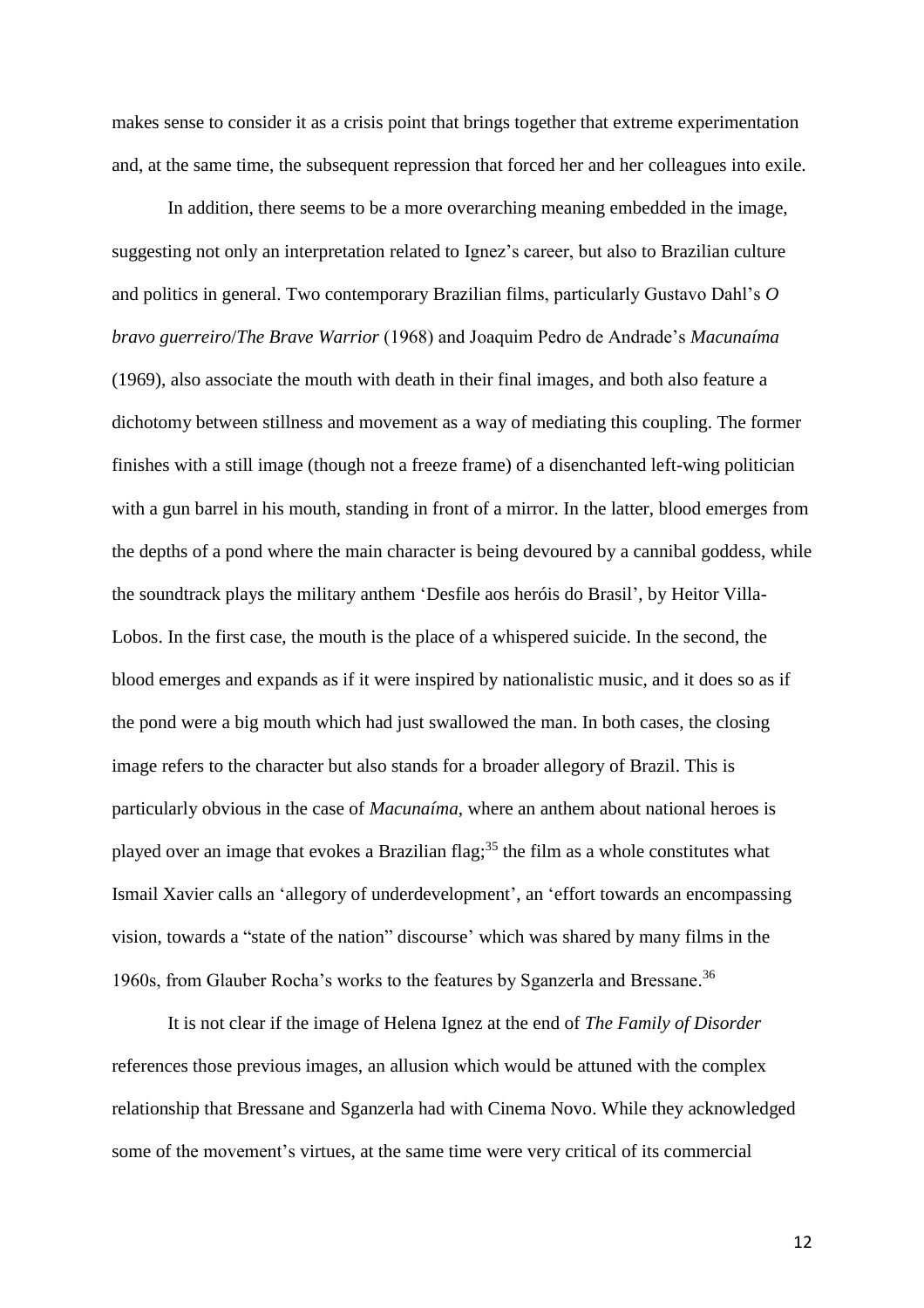acceptance of the film market. $37$  In any case, the three shots are similar in their allegorical approach to politics. The image of Helena Ignez at the end of *The Family of Disorder* proposes a kind of fusion of the final images of *The Brave Warrior* and *Macunaíma*: the stillness of the first is combined here with the viscous motion of the second. In all three cases, the mouth is a black hole in the scene and on the screen that leads towards something invisible: the future death of the politician, the actual death of Macunaíma, and the supposed death of Ignez in *The Family of Disorder*. In this latter case an allegorical reading is also possible. Seeing Ignez's bloody mouth as a Brazilian flag might seem an exaggeration, but the use of Villa-Lobos' music could justify such an interpretation in national terms, or even in relation to Glauber Rocha's cultural project, which used the music of Villa-Lobos extensively.<sup>38</sup>

This is why this image could also be aligned with Xavier's concept of 'allegories of underdevelopment', even though he does not include Belair films as one of his case studies. According to him, these allegories

condense the filmmakers' response both to the vicissitudes of a social project and to the crisis of the cinema itself. In their confrontation with the Brazilian conjuncture, the films analysed express the passage from the promise of happiness to the contemplation of hell that marked their historical moment, a passage that could not foster the production of a harmonious art; rather, it could only inspire an art that, internalizing history, recognized flaws and failures.<sup>39</sup>

In *The Family of Disorder*, the uncertain intermedial space between photography and film provides the allegorical fragmentation, the resistance to a totality in order to express the catastrophe of a utopian social project. This was a project that Belair shared with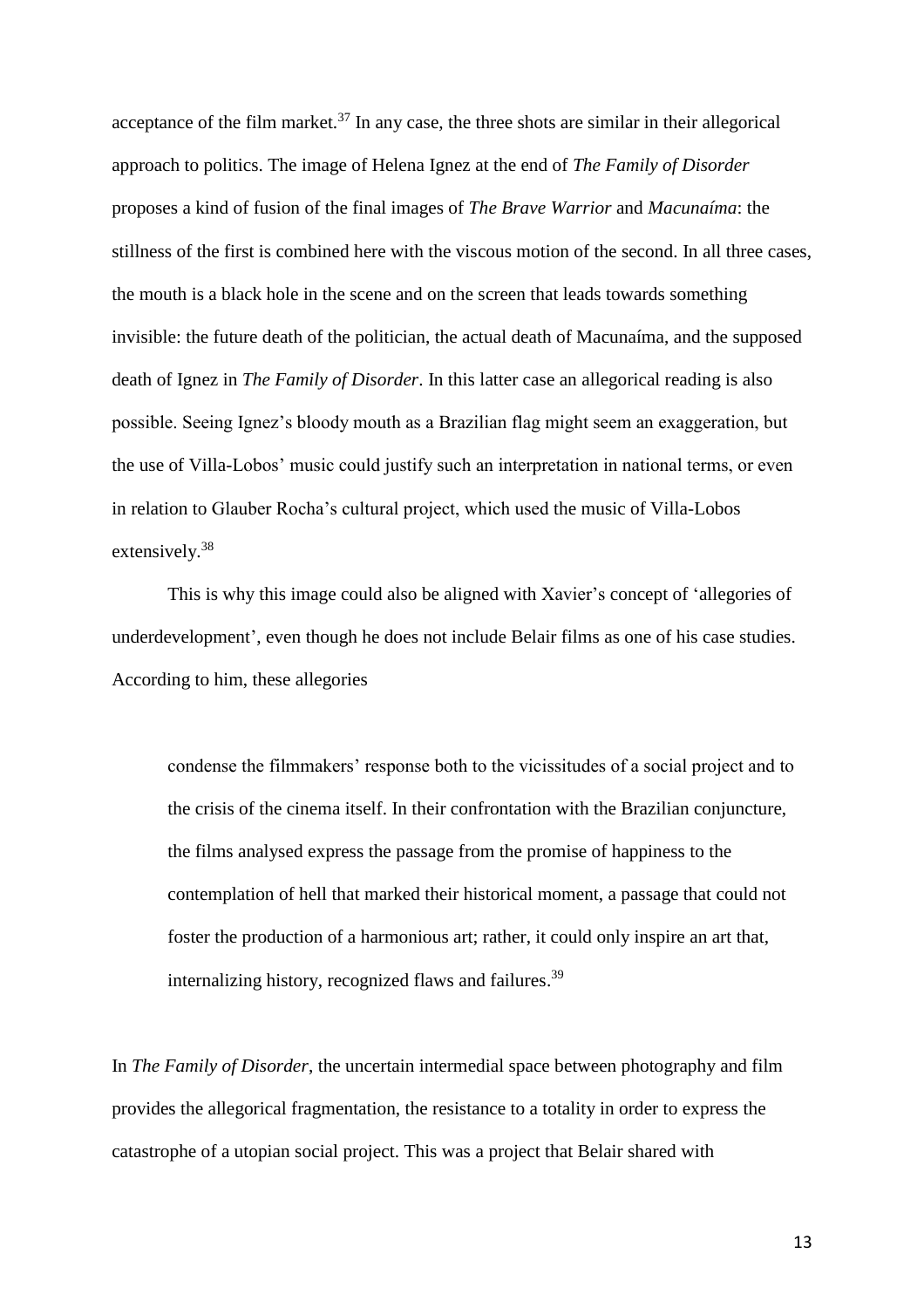Tropicalism: the liberation of the body and the relaxation of family structures, represented by Ignez's frantic, playful figure. The bloody drool on her face would embody, therefore, the allegory of that political, cultural and artistic failure against which Bressane as a filmmaker and Ignez as an actress were powerless. However, even as a sign of defeat, the materiality of the bloody saliva gives the image a viscous, unstable quality which is more attuned to tropicalist experiments than to repressive puritanism. It represented the last cry of Tropicália's carnival, a carnival that, at that precise moment, was sentenced to death.

 $\overline{a}$ 

<sup>2</sup> See Marcos Faerman, 'Ele quer destruir o cinema. Você pode gostar do seu filme?', interview held on 15th December, 1969; included in Roberta Canuto (ed.), *Rogério Sganzerla – Encontros* (Rio de Janeiro: Beco do Azougue, 2007), pp. 40–45.

<http://www.memoriacinebr.com.br/arquivo.asp?0120088I00401> [accessed: 16<sup>th</sup> January, 2018]

<sup>4</sup> See 'Júlio Bressane: Cinema inocente', in Ruy Gardnier (ed.), *Retrospectiva Júlio Bressane: Cinema inocente* (São Paulo: Centro Cultural Banco do Brasil, 2002), p. 14. In

<sup>&</sup>lt;sup>1</sup> Previous versions of this paper were presented at the  $26<sup>th</sup>$  Screen Studies Conference (University of Glasgow,  $24<sup>th</sup>-26<sup>th</sup>$  June, 2016), the Universidade Federal do Espírito Santo  $(9<sup>th</sup> June, 2017)$  and the research seminar of Grupo Cine&Arte (Universidade Tuiuti do Paraná, 29<sup>th</sup> September, 2017). I am grateful to the organisers of these events and to the attendants for their valuable feedback.

<sup>&</sup>lt;sup>3</sup> See Susana Schild, 'Belair, 20 anos depois', *Jornal do Brasil*, September 17<sup>th</sup>, 1990; included in Canuto, *Rogério Sganzerla – Encontros*, pp. 120–123. Jairo Ferreira, *Cinema de Invenção* (Rio de Janeiro: Beco do Azougue, 2016), p. 30. Júlio Bressane, *Cinema do Barulho: Família Inocente*. Typescript document, undated. Available at *Memória da Censura no Cinema Brasileiro, 1964-1988*: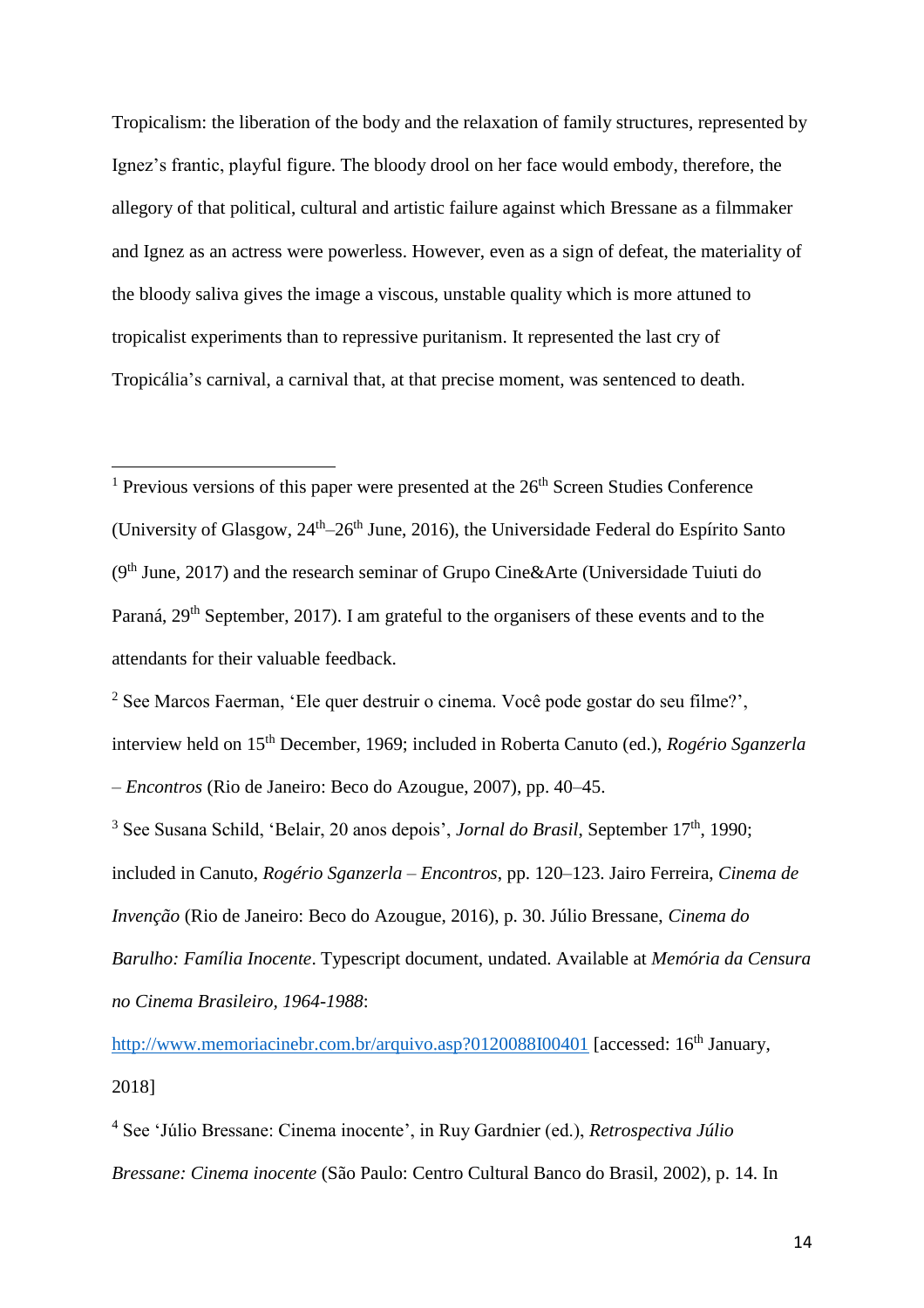2005 Helena Ignez recovered this project and directed a short documentary with the same title in which she used old archival images to pay homage to Belair.

5 Ibid., p. 13.

 $\overline{a}$ 

<sup>6</sup> For an analysis of the performance style of Helena Ignez in *Copacabana, My Love*, see Anna Karinne Martins Ballalai, 'El 'actor-en-acto': la dialéctica 'actor/personaje' en la película *Copacabana mon amour* (1970) de Rogério Sganzerla', in Mónica Villarroel (ed.), *Memorias y representaciones en el cine chileno y latinoamericano* (Santiago de Chile: LOM; Centro Cultural la Moneda; Cineteca Nacional de Chile, 2016), pp. 155–164.

<sup>7</sup> See Estevão de Pinho Garcia, 'Esa es violenta: las películas de Júlio Bressane hechas en la productora Belair', ibid., pp. 145–154.

<sup>8</sup> The remaining images show city life, Helena Ignez taking photos at the zoo and her meeting with a man who plays the guitar and threatens her with a knife before becoming her friend. <sup>9</sup> *Chanchadas* were Brazilian popular music comedies from the 1930s, 40s and 50s, mostly produced in Rio de Janeiro and often featuring the star system from the vaudeville theatre. <sup>10</sup> Garcia, 'Esa es violenta', p. 149.

<sup>11</sup> Original: 'Como retrato absurdo de uma família, onde a degeneração atinge níveis inconcebíveis, em cenas desconexas. Insinuações claras de imoralidade, linguagem chula e alguns palavrões totalmente desnecessários, homossexualismo, lesbianismo e outras idiotices do mesmo calibre levam-me a opinar, digo, opinar pela NÃO LIBERAÇÃO.' (my translation) J. Antônio S. Pedroso, 'Parecer de Censura nº 2161/75', 24<sup>th</sup> March, 1975. Available at *Memória da Censura no Cinema Brasileiro, 1964-1988*:

<http://www.memoriacinebr.com.br/arquivo.asp?0120088C00401> [accessed: 16<sup>th</sup> January, 2018]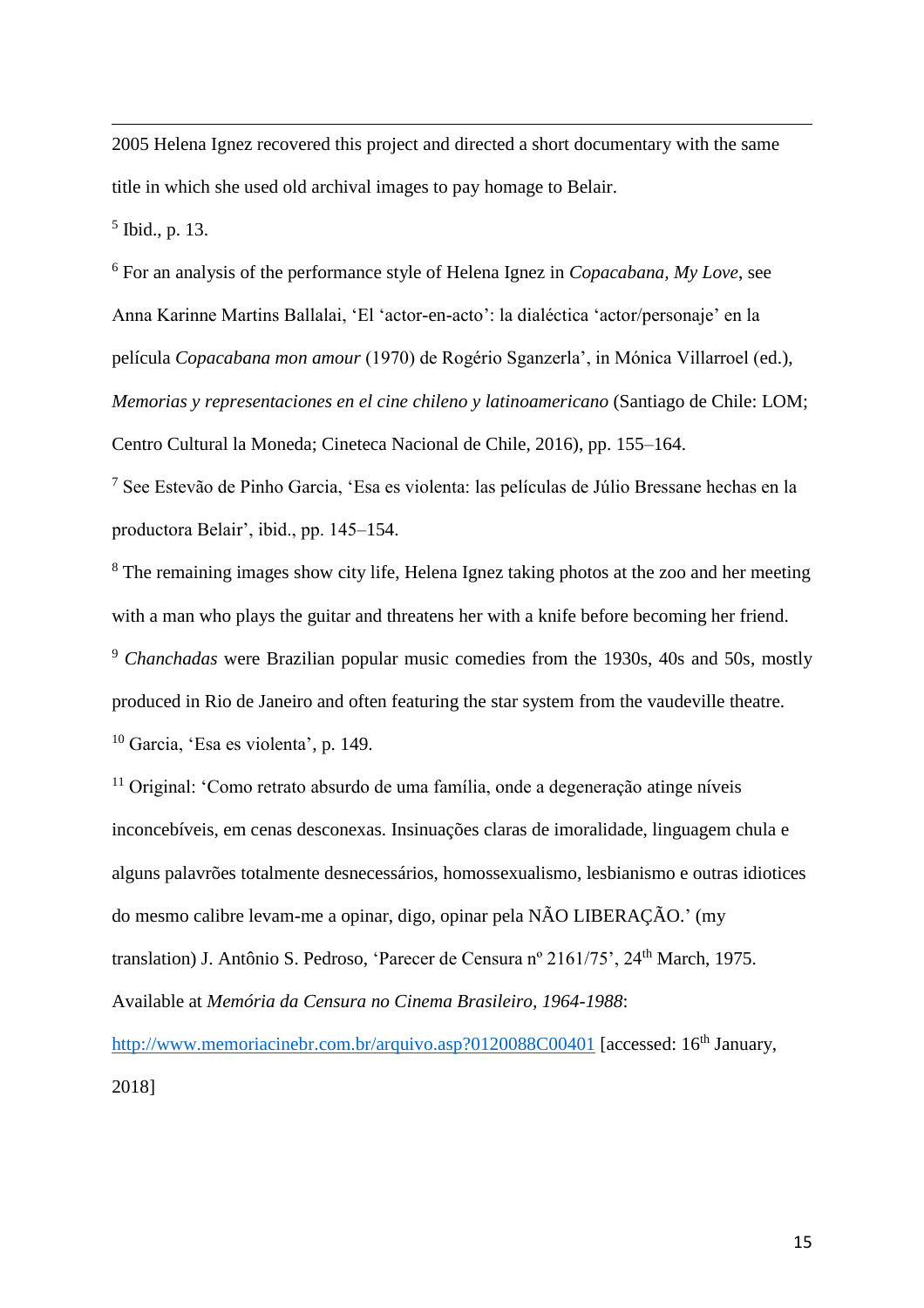$\overline{a}$ <sup>12</sup> Torquato Neto, 'Hoje: a família do barulho', *Geléia Geral, Última Hora*, 26<sup>th</sup> February 1972. Available at *Memória da Censura no Cinema Brasileiro, 1964-1988*: <http://www.memoriacinebr.com.br/arquivo.asp?0120088I002> [accessed: 16<sup>th</sup> January, 2018]

<sup>13</sup> 'Bressane faz "Barulho" com "Olavo"', *Correio Braziliense*, 25<sup>th</sup> September 1979. Available at *Memória da Censura no Cinema Brasileiro, 1964-1988*:

<http://www.memoriacinebr.com.br/arquivo.asp?0120088I001> [accessed: 16<sup>th</sup> January, 2018] <sup>14</sup> In this regard, see Ismail Xavier's analysis of the end of *The Red Light Bandit*, whose last two sentences include some moral advice ("Moral of the story: Alone we are worth nothing") and a joking, demystifying answer ("So what?"). Ismail Xavier, *Allegories of Underdevelopment: Aesthetics and Politics in Modern Brazilian Film* (Minneapolis: University of Minnesota Press, 1997), pp. 102–103.

<sup>15</sup> Gardnier, *Retrospectiva Júlio Bressane*, p. 10.

<sup>16</sup> Garcia, 'Esa es violenta', p. 149. In the 1920s the pejorative expression '*filmes de cavação*' ('digging films') referred to non-fiction films overall, being most of the times assignments from the elites with a propaganda intent. Film critics undermined them for not caring about technical, narrative or aesthetical refinement, and for being merely commissioned, 'hunted' or 'dug' images that film operators captured and sold to make money. See Márcia Juliana Santos, 'Cavar, criticar e documentar: aspectos múltiplos da produção fílmica em São Paulo nos anos de 1920 a 1940', *História (São Paulo)*, v. 34, n. 2, July-December 2015, pp. 364- 382.

<sup>17</sup> Christopher Dunn, *Brutality Garden: Tropicália and the Emergence of a Brazilian Counterculture* (Chapel Hill, London: University of North Carolina Press, 2001), p. 93. <sup>18</sup> The *Ciclo do Recife* (1923-1931) designates the emergence of a solid film production scene in Recife, the capital city of the state of Pernambuco, in the north-east of Brazil.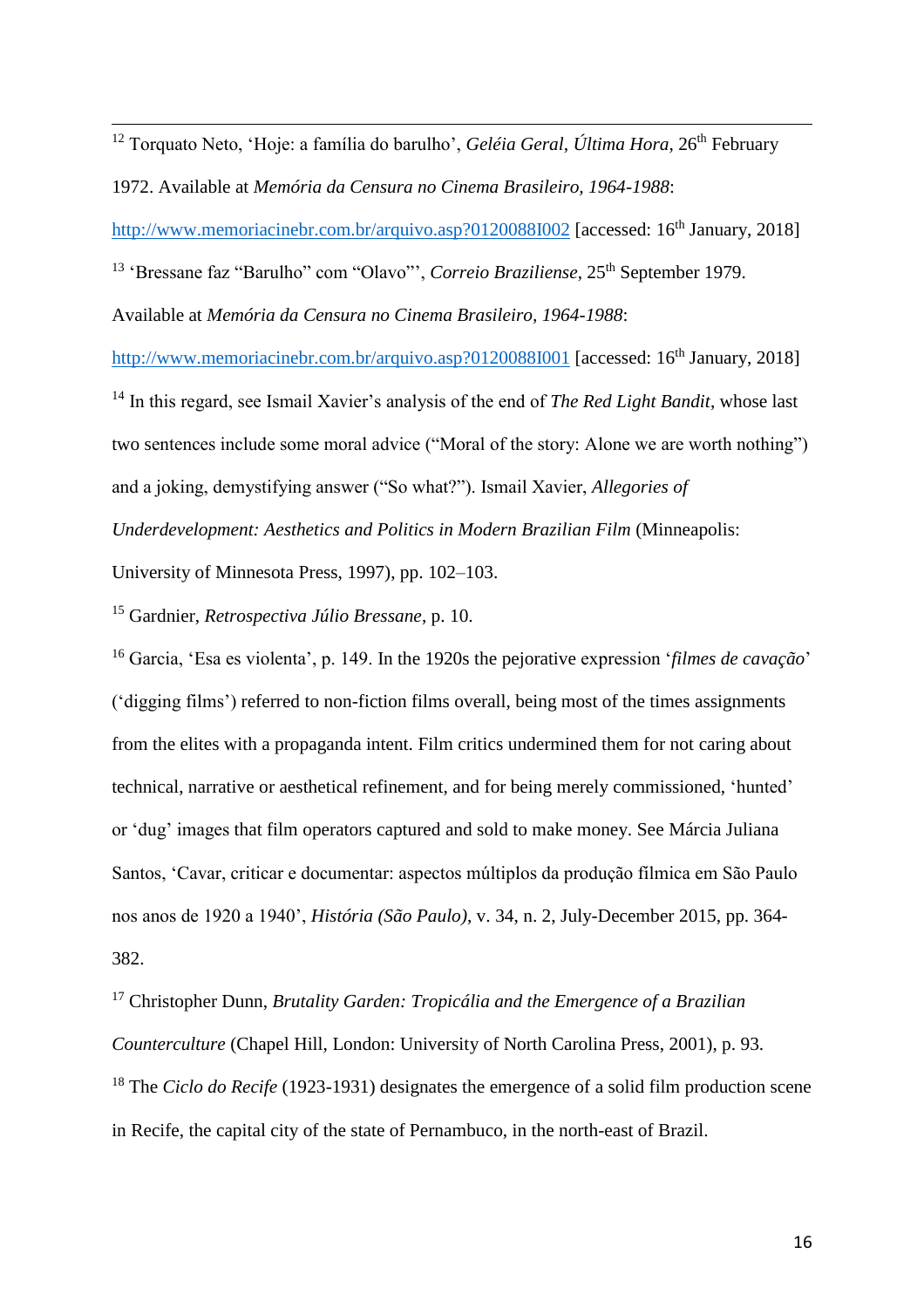<sup>19</sup> He is referring to the Brazilian silent film *Fragmentos da vida*/*Pieces of Life* (José Medina, 1929).

<sup>20</sup> Original: 'Família do Barulho é o meu "Little Shop of Horrors" mas o barco do sonho não tem porto tem é Edison, Heiss, Sennet e o Griffith das bobinas de dois minutos. É o ciclo de Recife e é muito "Fragmentos da Vida"... tradição nossa obnubilada. Muitas vezes um trabalho arqueológico superior uma invenção e frequentemente a ressurreição é mais importante que a criação...' (translation by Lúcia Nagib) Júlio Bressane, *Cinema do Barulho: Família Inocente*.

<sup>21</sup> See Albert Elduque, 'As Belair went by: An Interview with Helena Ignez', in Stefan Solomon (ed.), *Tropicália and Beyond. Dialogues in Brazilian Film History* (Berlin: Archive Books and University of Reading, 2017), p. 131.

<sup>22</sup> Original: 'Eu penso o cinema, e aí quero inscrever-me numa tradição de artistas que pensam seu objeto criativo, como um organismo intelectual demasiadamente sensível que faz fronteira com todas as artes, ciências e a vida. [...] Circular da poesia à música, da pintura à literatura, do cinema a tudo, transgredindo os compartimentos convencionais: este é o movimento das contradições.' (translation by Lúcia Nagib) Júlio Bressane, *Alguns* (Rio de Janeiro: Imago Editora, 1996), pp. 42-43.

<sup>23</sup> Brigitte Peucker, *Incorporating Images: Film and the Rival Arts* (Princeton: Princeton University Press, 1995), pp. 8–9.

 $24$  Ibid., p. 55.

 $\overline{a}$ 

 $25$  Ibid., p. 3.

<sup>26</sup> Raymond Bellour, *Le corps du cinéma: hypnoses, émotions, animalités* (Paris: P.O.L éditeur, 2009), pp. 42–43. When discussing the wax museum and the morgue, Bellour references Vanessa R. Schwartz, 'Cinematic Spectatorship before the Apparatus: The Public Taste for Reality in *Fin-de-Siècle* Paris', in Leo Charney and Vanessa R. Schwartz (eds.),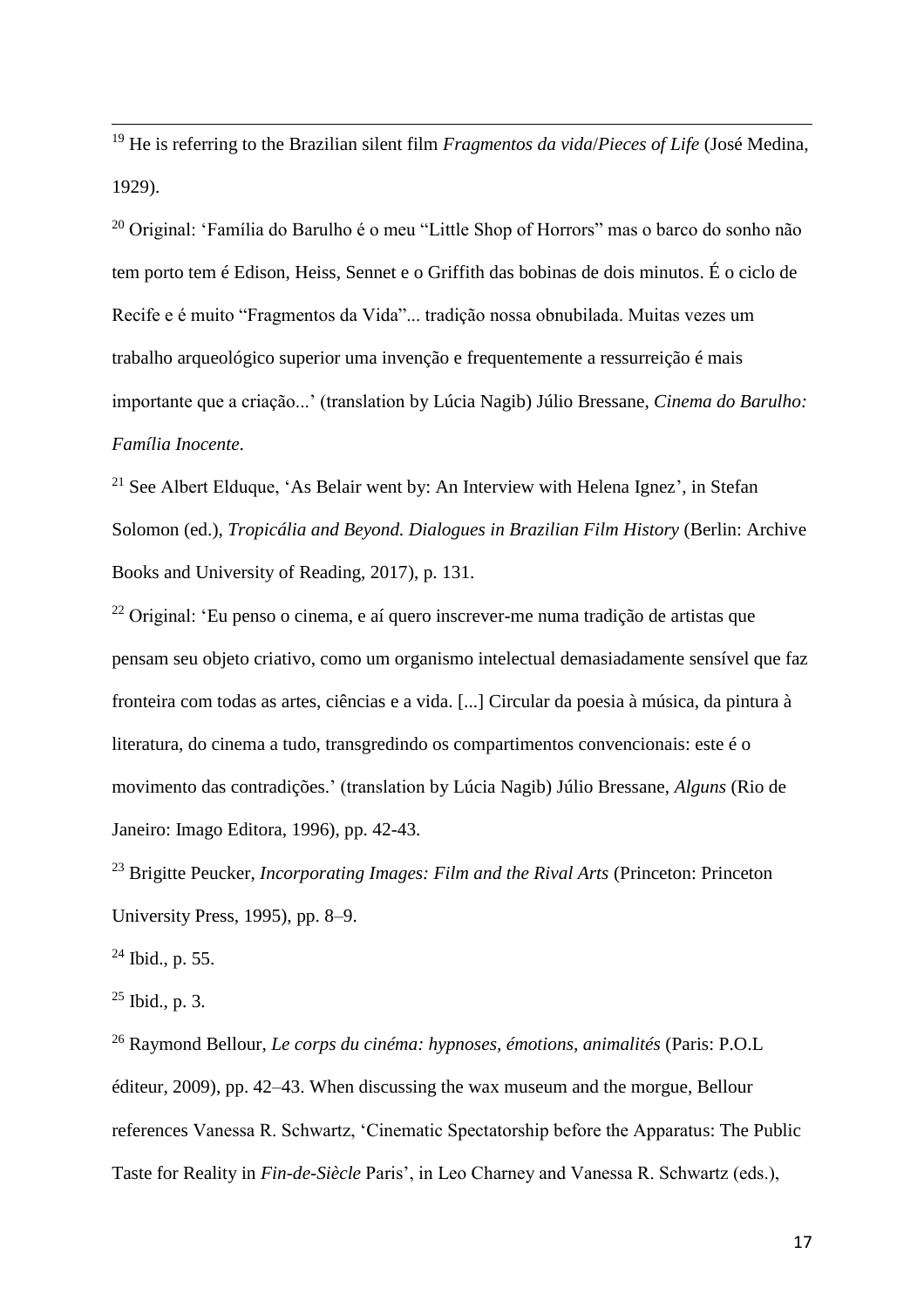*Cinema and the Invention of Modern Life* (Berkeley: University of California Press, 1995),

pp. 297–319. Laura Mulvey analyses similar topics in her book *Death 24x a Second: Stillness and the Moving Image* (London: Reaktion Books, 2006).

<sup>27</sup> See Jean-Claude Bernardet, 'The Voice of the Other: Brazilian Documentary in the 1970s', in Julianne Burton (ed.), *The Social Documentary in Latin America* (Pittsburgh: University of Pittsburgh Press, 1990), pp. 93–95. I am indebted to Stefan Solomon for bringing this film and text to my attention.

<sup>28</sup> Peucker, *Incorporating Images*, p. 112.

<sup>29</sup> Original: 'Cada plano existe só e depois que não acaba.' (translation by Lúcia Nagib)

Torquato Neto, '*A Família do Barulho* é da pesada', *Geléia Geral*, *Última Hora*, March 9th ,

1972. Available at *Memória da Censura no Cinema Brasileiro, 1964-1988*:

<http://www.memoriacinebr.com.br/arquivo.asp?0120088I003> [accessed: 16<sup>th</sup> January, 2018]

<sup>30</sup> Stephen Berg, 'Helena Ignez: portrait', in Marina Mottin (ed.), *La Femme du bandit.* 

*Hommage à Helena Ignez* (Catalogue of the 20<sup>th</sup> Fribourg International Film Festival, 2006), p. 97.

<sup>31</sup> Mikhail Bakhtin, *Rabelais and His World*, trans. Hélène Iswolsky (Bloomington: Indiana University Press, 1984), p. 317.

 $32$  Ibid.

 $\overline{a}$ 

<sup>33</sup> See Fernão Ramos, *Cinema Marginal (1968-1974): A representação em seu limite* (São Paulo: Editora Brasiliense, 1987), pp. 115–126.

<sup>34</sup> Elduque, 'As Belair went by', p. 131.

<sup>35</sup> Randal Johnson, 'Cinema Novo and Cannibalism: *Macunaíma*', in Randal Johnson and Robert Stam (eds.), *Brazilian Cinema* (Rutherford / London: Fairleigh Dickinson University Press / Associated University Presses, 1982), p. 186.

<sup>36</sup> Xavier, *Allegories of Underdevelopment*, p. 5.